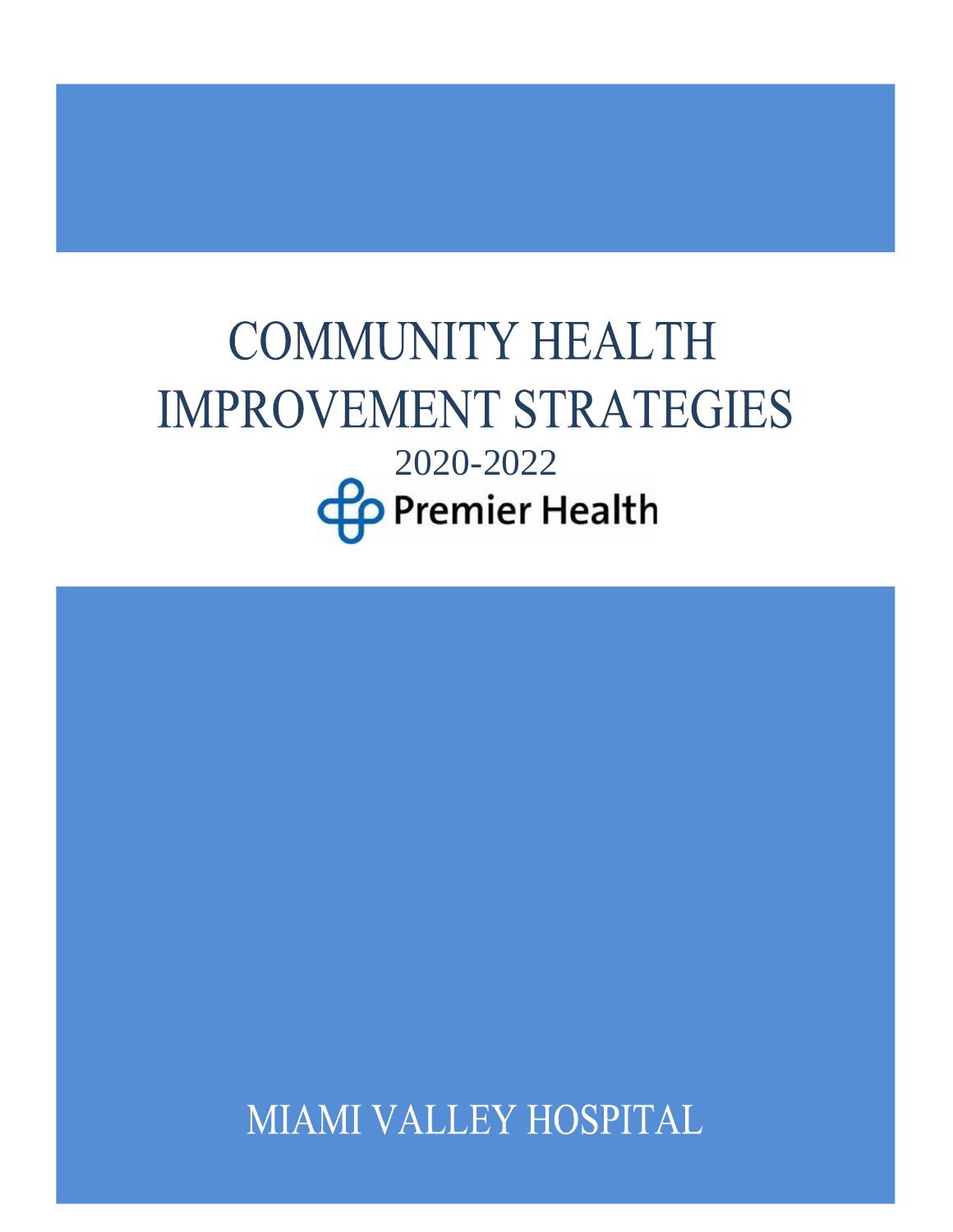Miami Valley Hospital (MVH) is part of Premier Health, the largest private, nonprofit, comprehensive health care system in Southwest Ohio. MVH is committed to improving the health of the communities it serves with high quality, cost-competitive health services. MVH is located in Dayton, Ohio. It offers emergency care, heart care, cancer care, and sports medicine services. maternity care, a spine and joint center, sports medicine services, comprehensive cancer center, and much more.

# **Mission**

We will improve the health of the communities we serve with others who share our commitment to provide high quality, cost-competitive health services.

# Communities Served

The primary service areas identified for Miami Valley Hospital are Greene, Miami, Montgomery, and Shelby Counties in Ohio.

# Prioritization of CHNA Community Health Needs

#### *Criteria for Prioritizing*

The priorities for Miami Valley Hospital are the top community health needs identified in the Community Health Needs Assessment (CHNA). Five health issues achieved consensus as high priorities by these participants and were supported by the secondary data. They align with Premier Health's approach to community health, which has focused on substance abuse; hunger and food insecurity; physical literacy and chronic disease; and access to care and services to improve birth outcomes.

#### *Prioritization Process*

Priorities were determined by the number of votes in community meetings; the number and percentage of mentions on surveys; and for secondary data, data worse than state or national data, trending in the wrong direction, and impacting multiple counties. Hospital leaders met on September 20, 2019. They endorsed the priorities identified in the CHNA and discussed appropriate implementation strategies.

#### *Priorities*

Among the health and non-health needs identified in the CHNA, MVH's top priorities will be:

- Access to care and/or services
- Chronic disease
- Healthy behaviors
- Substance abuse and mental health

# Process for Strategy Development

Premier Health's System Director for Community Benefits, Shaun Hamilton, convened the hospital team to develop the implementation strategies for these priorities. Assisting the team was consultant Gwen Finegan, who also led the CHNA process, and her associate Robyn Reepmeyer.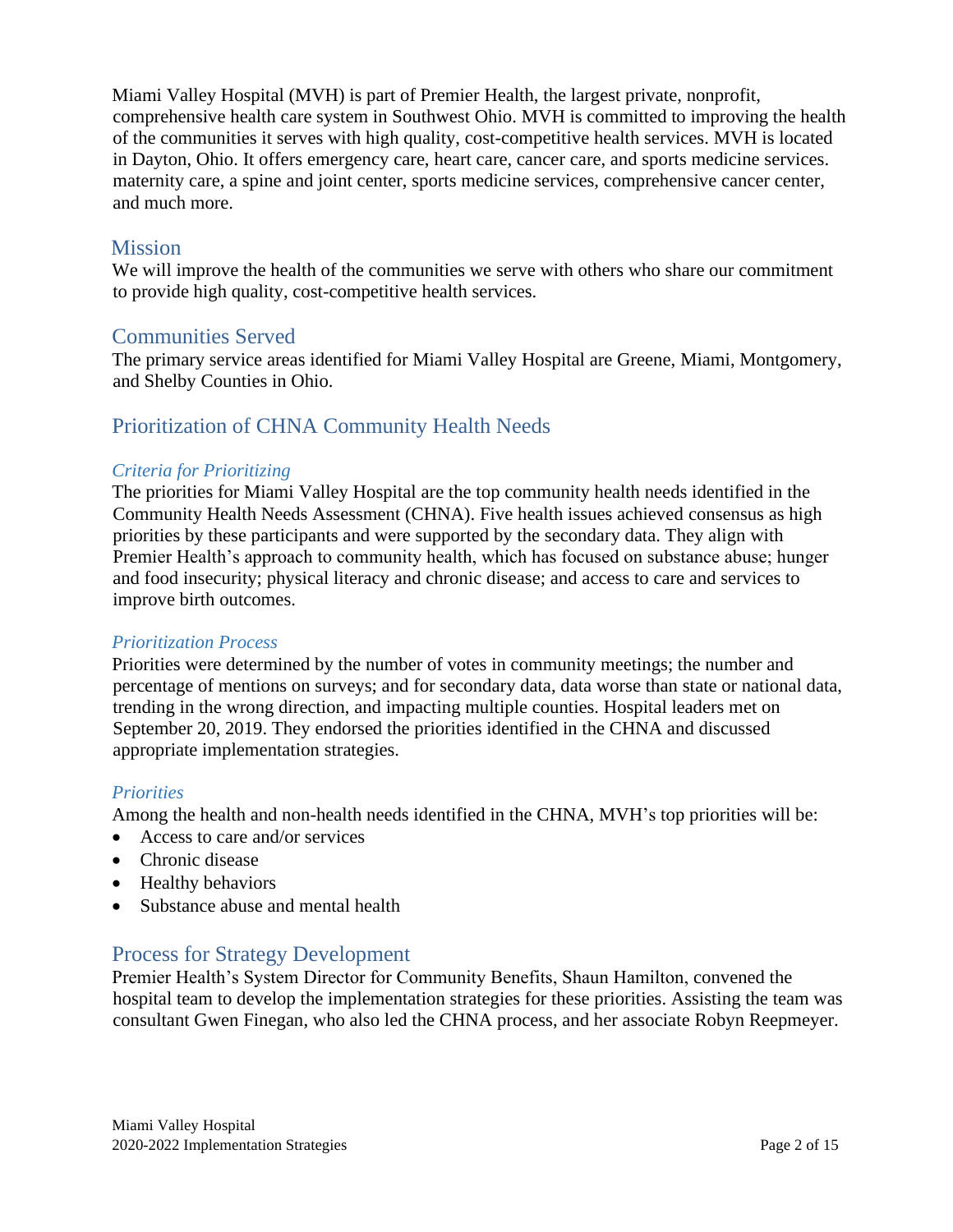Participants at the September 20, 2019 meeting included:

- Mike Uhl, President
- Marc Belcastro, DO, Chief Medical Officer
- Mikki Clancy, Chief Operating Officer
- Kristina Kean, Vice President, Chief Financial Officer
- Yonathan Kebede, Vice President, Hospital Operations
- Roberto Colon, MD, Associate Chief Medical Officer
- Amy Cline, Respiratory Care/Help Me Grow Brighter Futures
- Colleen Smith, Director of Substance Abuse Services, Samaritan Behavioral Health Inc.
- Shaun Hamilton, Director, Community Health
- Gwen Finegan, Consultant
- Robyn Reepmeyer, Consultant

From January 27, 2020 to February 20, 2020, Roopsi Narayan, Director, Premier Community Health and System Community Benefits, held phone call meetings and exchanged emails with the following individuals from within Premier Health:

- Pam Albers, Director, Help Me Grow Brighter Futures
- Dr. Joseph Allen, Family Physician
- Dr. Marc Belcastro, Chief Medical Officer and VP, Medical Affairs
- Ellen Claiborne, Program Manager, Injury Prevention Center
- Diane Ewing, Chief Liaison-CEO and VP, Government Affairs
- Barbara Johnson, Chief Operating Officer, Premier Health
- Kathryn Johnson, Director, Organizational Learning
- Yonathan Kebede, VP, Operations, Miami Valley Hospital
- Peggy Mark, Chief Nursing Officer, Premier Health
- Elizabeth Morgan, Program Manager, Care Transitions
- Joanne Morgan, System VP, Pharmacy Operations
- Alex Pohlman, Director, TeleHealth
- Patrick Ray, Director, Capital Reporting & Tax Compliance
- Nancy Robie, VP, Operations, Premier Physician Network Primary Care
- Candace Skidmore, VP, Emergency/Trauma Service Lines
- Colleen Smith, Samaritan Behavioral Health Inc.
- Paula Thompson, CEO and President, Fidelity Health Care

From Public Health-Dayton & Montgomery County

- Casey Smith, COAT Project Manager
- Terra Williams, Director Health Promotion

# From GDAHA

• Lisa Henderson, Vice President, Health Initiatives, Greater Dayton Area Hospital Association

Face-to-face meetings occurred with:

- Executive Sponsors on January 14, 2020: Thomas Parker, Peggy Mark, Dr. Marc Belcastro, Yonathan Kebede, Paula Thompson, Roopsi Narayan, and Diane Ewing
- Birth Outcomes Discussions on January 31, 2020 with Dr. Marc Belcastro, Marianne Pohlman (Marketing and Outreach Manager – Help Me Grow), Terra Williams, Gina McFarlane,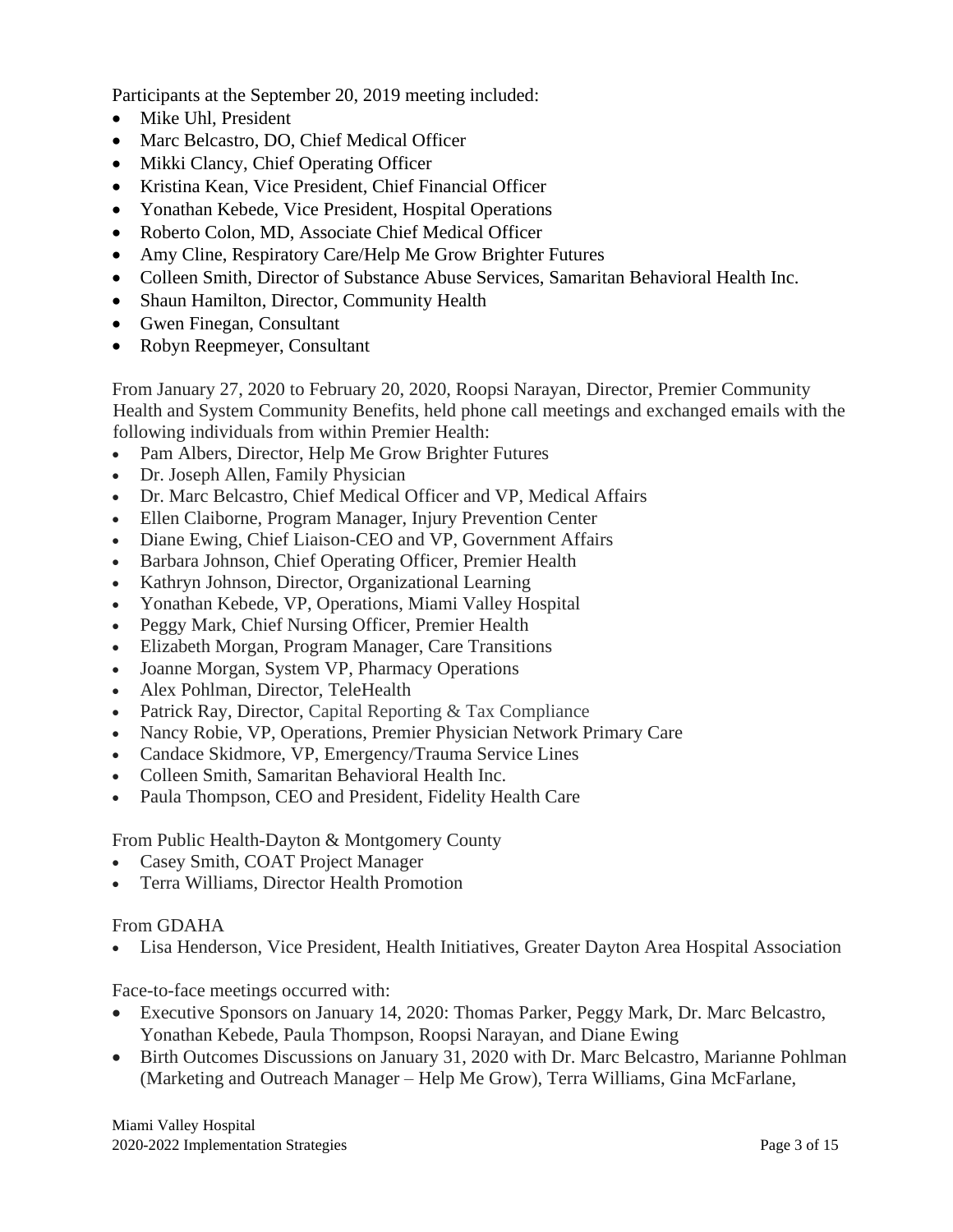Roopsi Narayan; and on February 7, 2020 with Dr. Marc Belcastro, Roopsi Narayan, and Paula Thompson.

- Food Insecurity Discussion on February 12, 2020: Peggy Mark, Elizabeth Morgan, and Roopsi Narayan
- Overdose Response Discussion on February 11, 2020: Thomas Parker, Paula Thompson, and Roopsi Narayan

A description of their proposed strategies follows below.

# Description of Strategies

# **ACCESS TO CARE/SERVICES**

#### **Community Paramedicine Program**

- **Sponsor:** Candy Skidmore, RN, CHEP, Vice President, Emergency/Trauma Service Lines
- **Budget:** \$300,000 annually for 3 years earmarked to support program expansion; distribution depending on where high utilizers reside.
- **Metrics:** Number of home assessments. Number or percent of patients connected to community resources. Reduction in number of Emergency Department visits. Decreased calls to local 911 services.
- **Health issue:** Patients without access to regular medical care often have unnecessary visits to emergency departments and unplanned hospital readmissions.
- Intervention's goal: The goal is to meet the needs of vulnerable residents, who are not eligible for home health care, by providing care from community paramedics and connecting them to available resources.
- **Description:** The program has been designed to provide the resident with personalized health and wellness support in the comfort of their own home. The program will help them manage their needs including medications, as well as connecting the patients with primary care physicians, prenatal care, senior care services, and more. The team, which comprises a paramedic and Emergency Medical Technician from Dayton Fire along with a social worker from the City of Dayton, will visit the home and identify basic needs such as food and safety. The crew will then develop a care plan that factors in the patient's unique home environment, support, and health care needs. The team can also work to connect the patient with community resources, such as housing, utilities, insurance, prescription delivery, transportation, or any other needs that the patient/care team identify as having a positive effect on the resident's health and wellness. Residents are identified for the program through hospitals, 911 EMS agencies, physicians, family members, etc.
- **Background:** Analysis of frequent emergency visits was performed, and 20 patients who lived in ZIP Code 45406 accounted for more than 600 visits. They had chronic conditions such as pulmonary disease, diabetes, hypertension, and kidney disease as well as psychosocial, financial, and/or safety needs. The residents were not connected to primary care physicians and resorted to crisis management of their health care issues. In 2016, the State of Ohio passed a law allowing trained paramedics to function in non-emergency and home situations, thus providing an alternative to an ambulance run to a hospital's Emergency Department. Premier Health is the lead organization with staffing by the Dayton Fire Department.
- **Partners:** Dayton Fire Department and the City of Dayton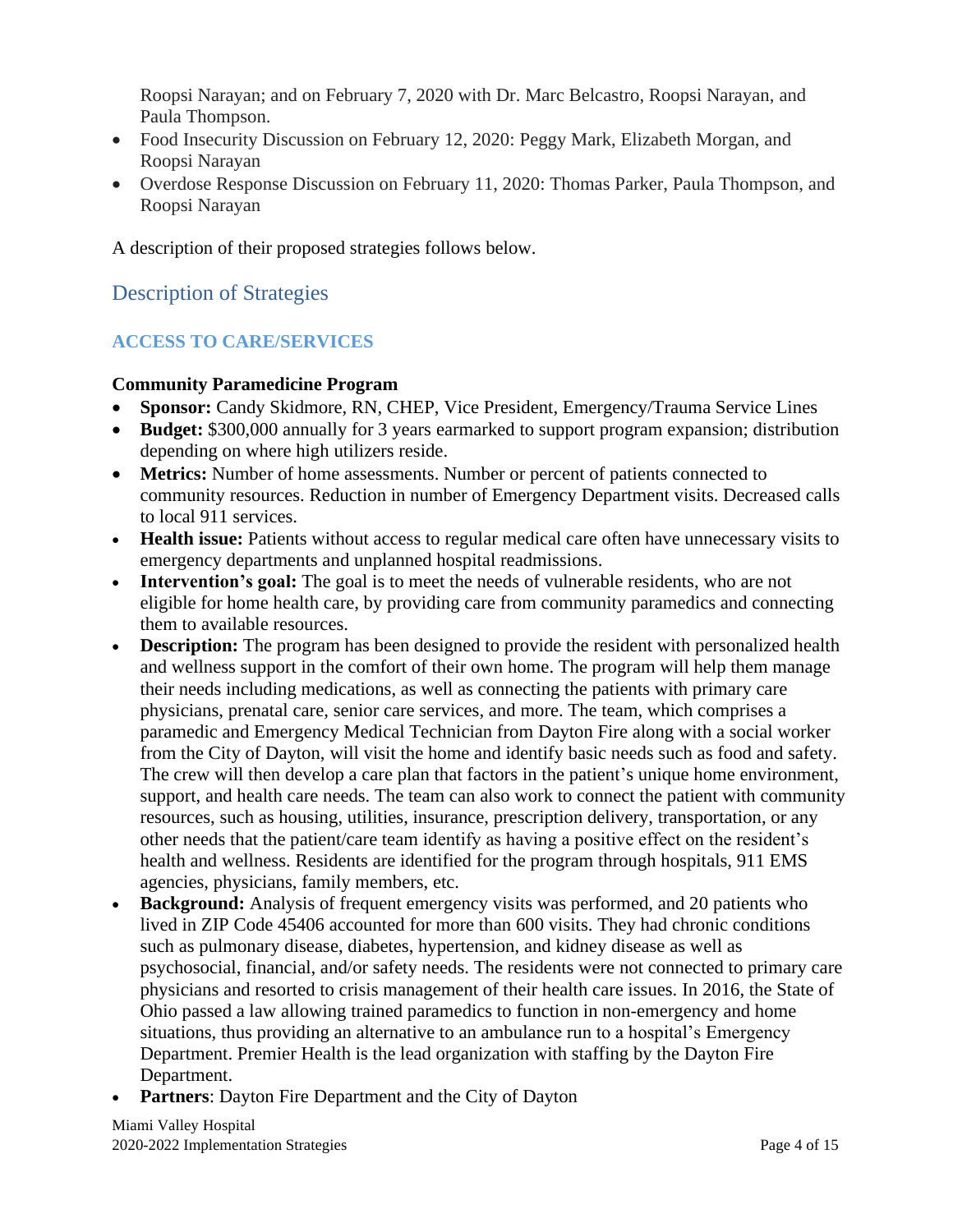# **ER Virtual Care**

- **Sponsor:** Alex Pohlman, Director of Telehealth
- **Budget:** \$24,000 for first two carts and peripheral devices. \$12,000 for each site where services are expanded.
- **Metrics:** Number of new sites, number of residents served, reason for consultations, Emergency Department transfers/hospitalization rates, and patient and clinician satisfaction.
- **Health issue:** As nursing facilities are called upon to care for higher-acuity patients and drive better outcomes at a fraction of the cost of a hospitalization, systems are required that deliver quality physicians to the bedside at times of change of condition.
- **Intervention's goal:** The goal of the program is to facilitate early treatment of conditions, reduce emergency room transfers and hospitalizations, and reduce care costs for residents. The long-term plan is to expand ER Virtual Care to nursing facilities across our market and expand service offerings to include specialties such as neurology, wound care, and behavioral health.
- **Description:** Video consultation with a doctor can expedite evaluation or treatment for patients at nursing facilities or at home. ER Virtual Care uses real-time video and audio for an Emergency Medicine physician to treat a patient remotely. By removing geographical boundaries, the hospital can leverage available providers from a distance to provide support and treat patients. This telemedicine solution can help address unnecessary transfer of nursing home and assisted living residents to hospitals by allowing access to emergency medicine specialists for after hour and weekend coverage.
- **Background:** The closure of Good Samaritan Hospital led to an increased demand in services at MVH-North. Clinical and operational leadership identified an opportunity to leverage telemedicine and help treat patients that present with low acuity symptoms to expedite treatment and reduce wait times. For example, an Emergency Medicine specialist at Austin Boulevard Emergency Center can video consult with patients at MVH-North. Initial results on utilization and patient satisfaction were positive and expanded Premier Health's scope for inclusion of community partner facilities. Nursing facilities are challenged with caring for higher acuity patients. The service promotes Premier Health's mission in providing highest quality of care at the right time and right place.
- **Partners**: Miami Valley Emergency Specialists, SpringMeade Health Center, and Koester Pavilion.

# **Community Health Mobile Clinic**

- **Sponsor:** Roopsi Narayan, Director, Premier Community Health and System Community **Benefits**
- **Budget:** \$140,000 committed to the project for 3 years
- **Metrics:** Number of people served. Number of people connected to resources. Percent of people identified as 'at risk' and receiving follow-up.
- **Health issue:** Both urban and rural residents can experience obstacles to receiving medical care. A mobile clinic can travel to locations convenient for residents in underserved areas.
- **Intervention's goal:** The goal is to bring healthcare providers and services on a routine basis to underserved communities through the Premier Community Health Mobile Clinic program. The goal is to make quality healthcare accessible to such locations as Preble County and West Dayton by utilizing sites at nonprofit organizations, participating CVS pharmacies, and local schools.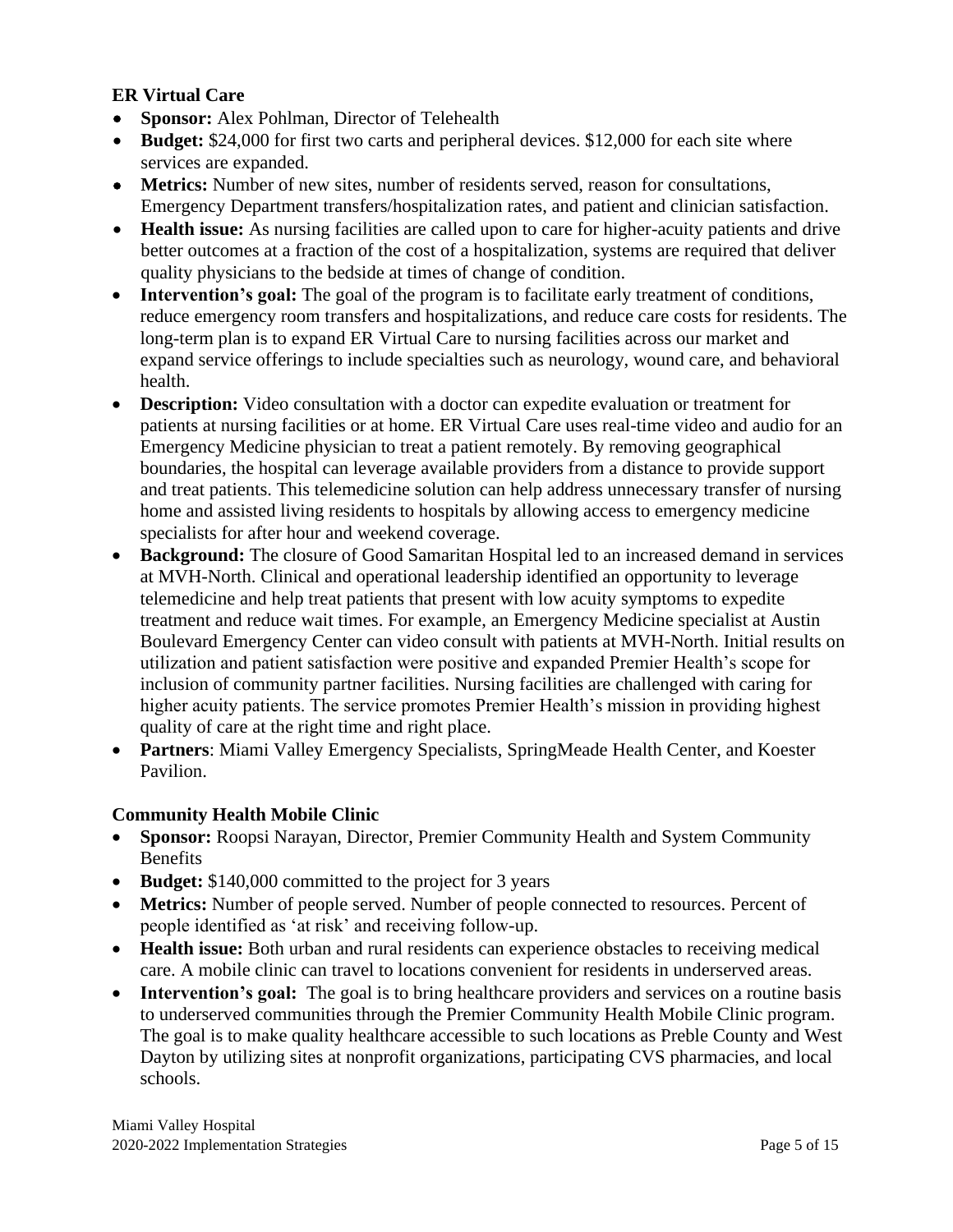- **Description:** The program utilizes medical providers who offer patients assessments, counseling, follow-up care, and referrals through the Premier Health online scheduling portal. The patients are provided blood pressure, cholesterol, blood glucose, A1c screenings, (all with immediate results) as well as flu shots administered by Premier Community Health nurses. The care will be documented in Epic allowing tracking of progress and providing access of their Mobile Clinic's visits to other providers as needed. Along with the health screenings results and counseling provided by the healthcare provider, the program also provides education through the Wellness department of take-home literature about chronic disease and healthy lifestyle alternatives. With this partnership the program will provide approximately 700 hours of service, between November 2019 and December 2020 and projected 700 hours of service between 2021 and 2022, to the underserved community.
- **Background:** The Premier Community Health Mobile Clinic program has partnered with Wright State Physician Residents, Premier Health Urgent Care Centers, and a primary care physician from OneFifteen to provide accessible healthcare assessments, consultations and referrals to patients in the targeted areas. A new partnership with CVS enables the mobile clinic to provide services in locations where there is not a MinuteClinic available. There will be up to 10 CVS sites in Dayton and near Atrium Medical Center, where the mobile clinic can park and see patients. Schools will also offer a community location for the public and school staff.
- **Partners:** CVS Pharmacy locations in Germantown, Trotwood, New Lebanon, Eaton, and more; Dayton Salvation Army-Kroc Center; Gratis Fire Department; Madison Local Schools; Preble County Chamber of Commerce; Preble County Health Department; Preble Shawnee Schools; Premier Health Urgent Care Centers; Samaritan Behavioral Health Inc.; Valley View Local Schools; Somerville Community Church; Wright State Physicians; Help Me Grow; Tri-County North; Brookville Schools; Maxon Foundation; and Atrium Medical Center Foundation.

# **ACCESS TO CARE/SERVICES AND CHRONIC DISEASE**

# **Community Health Voucher Program**

- **Sponsor:** Roopsi Narayan, Director, Premier Community Health and System Community Benefits
- **Budget:** \$51,000 is projected for 2020-22 cycle, shared among 3 hospitals
- **Metrics**: For the 3-year period, a projected 183 women will be served by the Community Health Voucher Program among Miami Valley Hospital, Miami Valley Hospital North, and Miami Valley Hospital South. Expanded eligibility for BCCP impacted the number of women who needed to utilize Good Samaritan Hospital Foundation funding. However, the same women who enrolled in BCCP will likely need this coverage next year, since the BCCP only covers bi-yearly screenings. The Miami Valley Hospital Foundation also funds this program. In 2020, the Program Coordinator and Community Engagement Specialist began negotiating additional services that can be covered by this funding. They are in the process of determining how to refer and cover clients for services at the High-Risk Breast centers (Miami Valley Hospital South and Miami Valley Hospital North). There has also been discussion about the feasibility of using these funds to offset the costs of prosthetics and other needed items for women who have mastectomies. These projects are new and ongoing, but it is anticipated that they will lead to a higher utilization of this funding.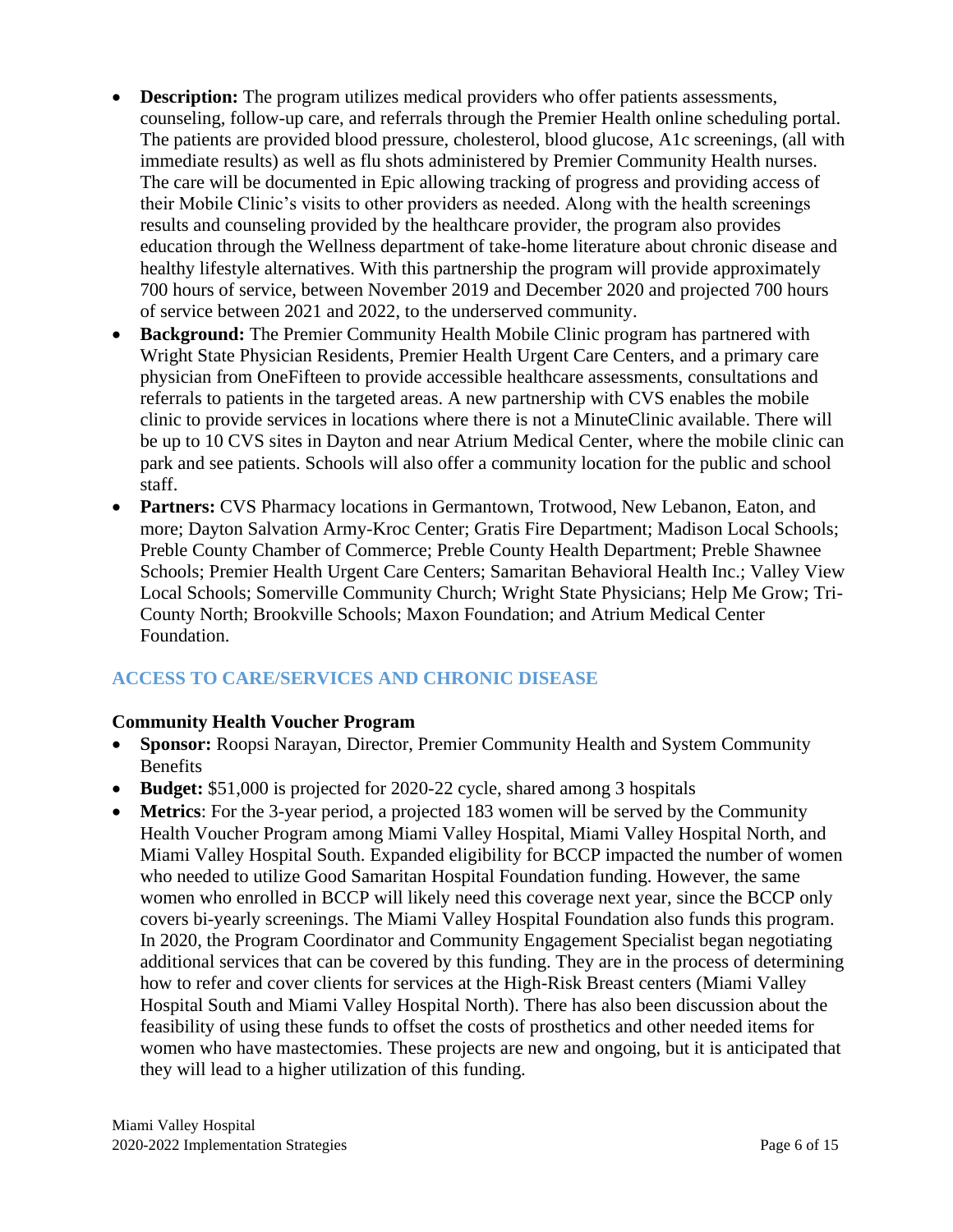- **Health issue:** This program supplements the State of Ohio's funding to encourage women to be screened for breast cancer and cervical cancer. It provides financial assistance to women who are not eligible for the State program, and it also covers diagnostic testing and biopsies.
- **Intervention's goal:** The mission of the voucher program is to provide financial assistance to detect breast and cervical cancers at the earliest stage to uninsured and under-insured community residents.
- **Description:** The following services are covered by this program: screening mammograms; diagnostic mammograms; breast ultrasounds; surgical consult (breast); Pap tests; clinical breast exams; colposcopies; and educational materials.
- **Background:** This program is funded through the Good Samaritan Hospital Foundation, the Miami Valley Hospital Foundation, and other community donations. Clients must be uninsured or underinsured (copayment, deductible, coinsurance) with income at or below 400% of Federal Poverty Level.
- **Partners**: Atrium Medical Center, Good Samaritan Hospital Foundation, Upper Valley Medical Center Foundations, Miami Valley Hospital Foundation (Help Her Fight), Kroger, Breast Cancer Foundation, and Kuhns Brothers.

# **INFANT MORTALITY**

# **Healthcare COPE (Cost of Poverty Experience) Training**

- **Sponsor:** Marc Belcastro, D.O., Chief Medical Officer and VP, Medical Affairs
- **Budget:** \$51,644 for training across the system.
- **Metrics:** Pre-, post- and follow-on-surveys are administered to participants and volunteers to evaluate their perceptions of poverty. The pre- and post-surveys occur as people enter the event and then following the debrief. The follow-on survey is sent later.
- **Health issue:** Infant mortality for black infants in Montgomery County is disproportionately higher than for white infants. This is the fifth worse rate in Ohio. Prematurity accounts for 50% of the deaths of black infants. Maternal stress is a significant factor in premature labor, and black mothers face multiple stressors from daily encounters with racism. The lack of progress in the region to combat infant mortality leads to this deeper level of training for maternity nursing staff and hospital leaders.
- **Intervention's goal:** The goal is to improve interactions with low-income and minority families to ensure culturally appropriate and trauma-informed care is consistently delivered.
- **Description:** Participation deepens the understanding of the realities of poverty and implicit bias; improves professional approach and connections; develops practices to help bridge the health equity gap; and builds partnerships with the community to improve health outcomes. Ten COPE training sessions will involve 428 participants, of whom 85% will be nurses. The program started in January 2020 and concludes in April 2020. Premier Health currently has two trained COPE facilitators and the necessary equipment. Part of the program will be to train two more COPE facilitators.
- **Background:** COPE is a tool that helps hospitals build a culture and infrastructure to deliver care that is equitable for all patient populations. A Healthcare version is targeted for health professionals.
- **Partner:** Think Tank and Samaritan Behavioral Health Inc.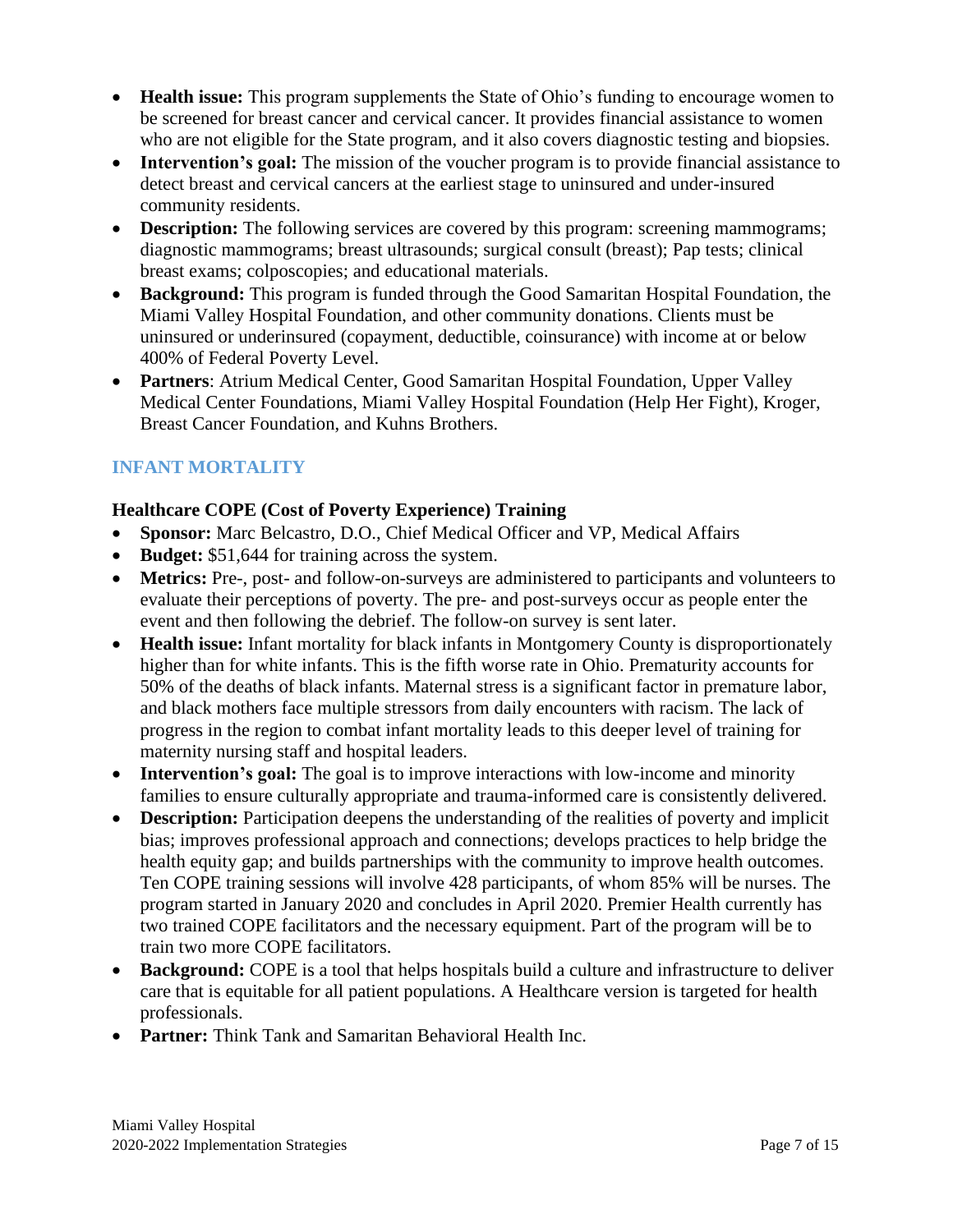### **Infant Mortality Conference**

- **Sponsor:** Marc Belcastro, D.O., Chief Medical Officer and VP, Medical Affairs
- **Budget:** \$10,000 annually
- **Metrics:** Number of attendees (300 in 2019); demographic and occupational diversity of attendees; and conference evaluation results.
- **Health issue:** Infant mortality for black infants in Montgomery County is disproportionately higher than for white infants. This is the fifth worse rate in Ohio.
- **Intervention's goal:** The goal is to bring together a diverse group of professionals and lay people who share a focus on improving birth outcomes and who want to learn and do more together.
- **Description:** There are multiple sessions designed to inform, inspire, and connect people to resources in the community. Speakers include professionals in the field as well as people who share their personal experience.
- **Background:** Premier Health helps host the annual Infant Mortality Conference, which is a project of the EveryOne Reach One Dayton & Montgomery County Infant Mortality Task Force. The conference in 2020 will be its fourth year.
- **Partners:** Public Health-Dayton & Montgomery County, Montgomery County, Ohio Commission on Minority Health, March of Dimes, Kettering Health Network, and Five Rivers Health Centers, among others.

#### **Help Me Grow Brighter Futures**

- **Sponsor:** Yonathan Kebede, VP of Operation, Miami Valley Hospital
- **Budget:** Miami Valley Hospital supports salary expense, projected at \$725,789 for 2020-2022
- **Metrics:** Caseload of 1,770 families. 100% receiving home visit services receive education and assessment of a safe sleep environment. 100% of all moms, prenatal to age 1 of the child, are screened for depression. 100% of healthy infants survive to first birthday. More than 80% of moms, enrolled prenatally, initiate breastfeeding. 54% are still breastfeeding at 6 months. Expansion to serve at least one more geographic area.
- **Health issue:** In 2017 the African American infant mortality rate was 16.9 in Montgomery County.
- **Intervention's goals:** The goals are to reduce infant mortality through home visits from birth to age 3 and to reach a caseload of 1,770 families for 2020-2022.
- **Description:** Home visits include education about safe sleep, smoking cessation, reducing child maltreatment and injury, and encouraging mothers to breastfeed. Making connections to recruit pregnant first-time moms early in pregnancy is critical. One of the Fort Hamilton staff has transitioned to serve Montgomery and Preble Counties. A total of two staff are available to serve Preble County, expecting a growth of 25 clients. Miami County has expressed an interest in adding the Nurse Family Partnership to their services. Help Me Grow Brighter Futures would like to partner by utilizing existing staff to support Miami County.
- **Background:** In 2018 and 2019, Help Me Grow Brighter Futures received increased funding through Medicaid to expand home visiting for reducing infant mortality. Enrollment in home visiting increased by nearly 200%. In 2017 the African American infant mortality rate was 16.9 in Montgomery County and in 2018 it decreased to a rate of 10.5. 1,660 Montgomery County young children or pregnant moms are currently being served with home visits and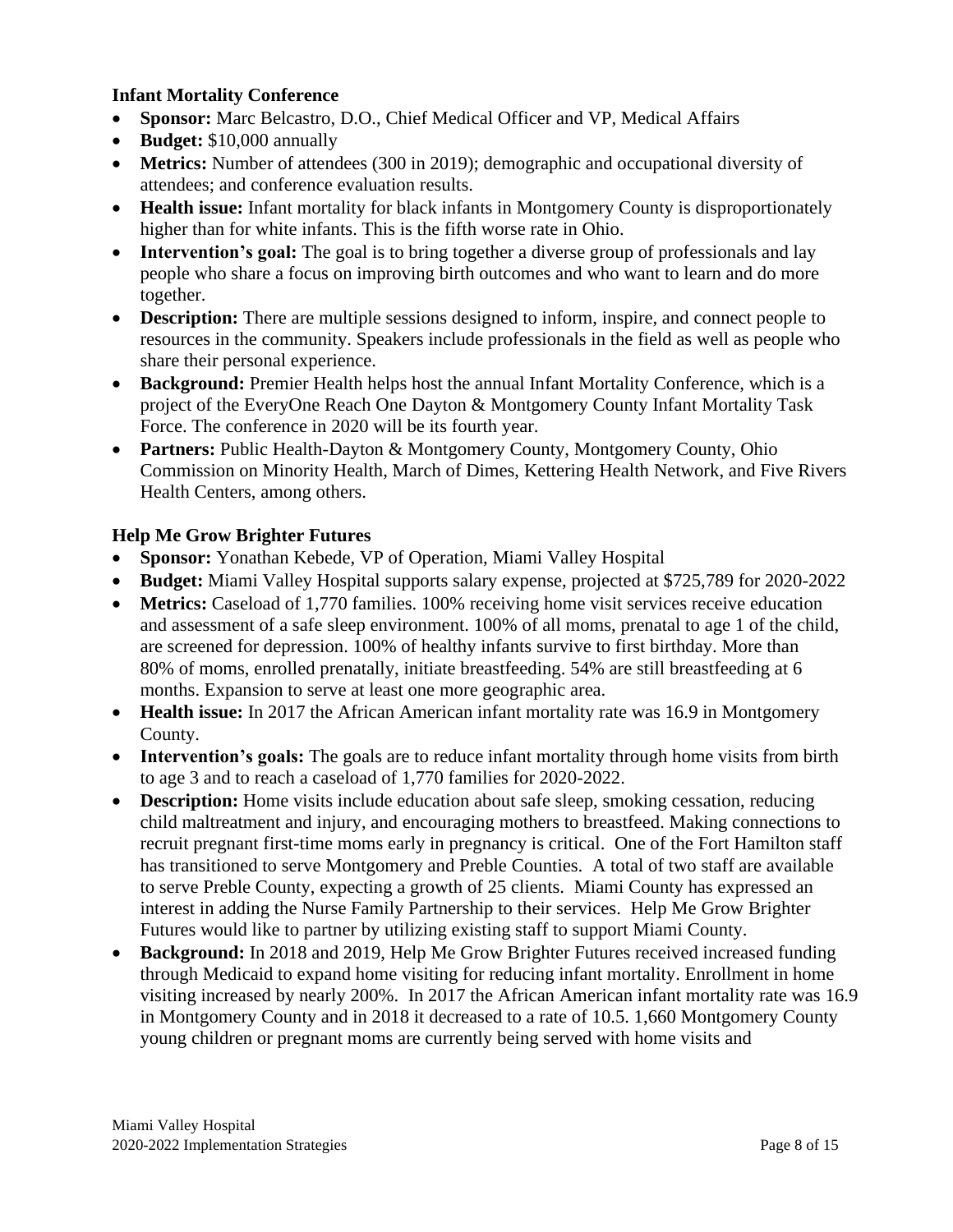services by the Help Me Grow Brighter Futures program. There were 22,713 home visits completed with families in 2019. The Nurse Family Partnership expanded into Butler County, adding staff at Atrium Medical Center and Fort Hamilton Hospital, to serve 100 first time pregnant women. The Nurse Family Partnership is exploring providing services in more counties.

• **Partners:** Greater Dayton Area Hospital Association, Kettering Health Network, Life Stages Centering, Five Rivers Health Center, Southview Women's Center, Grandview Women's Center, Public Health, physician offices, and a variety of community programs such as the Wesley Center, Elizabeth New Life, Miami Valley Child Development Center, Promise to Hope, Life Resource Center, and Family Service Agency.

# **INFANT MORTALITY AND SUBSTANCE ABUSE**

#### **Promise to Hope**

- **Sponsor:** Marc Belcastro, D.O., Chief Medical Officer and VP, Medical Affairs
- **Budget:** The 2020 budget is \$368,700. Promise to Hope has been 100% donor-funded through the Miami Valley Hospital Foundation. This includes funding from individuals, corporations, and foundations, as well as levy dollars through the Montgomery County ADAMHS board. In 2020, to support the expansion of addressing Substance Use Disorder (and not only Opiate Use Disorder), Miami Valley Hospital will fund a second social worker (1.0 FTE), including salary and benefits.
- **Metrics:** The 2020 budget covers an average of 9 months of service for 195 clients.
- **Health issue**: To ensure healthy outcomes, pregnant women with substance use disorder or opiate use disorder require a multidisciplinary approach with connection to community resources.
- **Intervention's goals:** The goals are: 1) Decrease the number of unintentional deaths due to substance overdose in Montgomery County, thereby decreasing the maternal and infant mortality rates. 2) Increase the percentage of mothers who can successfully parent their infants following delivery, as opposed to placement by Children Services. 3) Decrease the average hospital length of stay for infants who are diagnosed with Neonatal Abstinence Syndrome (NAS) and/or Prenatal Substance Exposure. 4) Continue to increase the breastfeeding rate for mothers active in recovery at delivery.
- **Description:** A team of physicians, a registered nurse, and a licensed independent social worker work collaboratively to meet the unique needs of pregnant women with opiate use disorder and/or substance use disorder and their infants. Miami Valley Hospital offers the facilities, the highly specialized equipment, and the experienced physicians, nurses, and related staff to provide care for the both the mother and infant. To ensure the healthiest outcomes possible for both mother and child, personalized medical care and wraparound social support are provided. Promise to Hope initiates Medication Assisted Treatment (MAT) – (the use of FDA- approved medications, in combination with individual and group therapies, to treat opiate use disorder and/or substance use disorder) and connects the mother with a recovery agency of her choice in the community for ongoing treatment.
- **Background**: Promise to Hope has served 500 pregnant women with opiate use disorder since its inception in May 2015. It provides treatment during pregnancy and for up to a year after the birth. In 2020, Promise to Hope expanded to include pregnant women with any type of substance use disorder rather than just targeting opiates. The Promise to Hope program has joined the Ohio Perinatal Quality Collaborative and is working with hospitals in Cincinnati,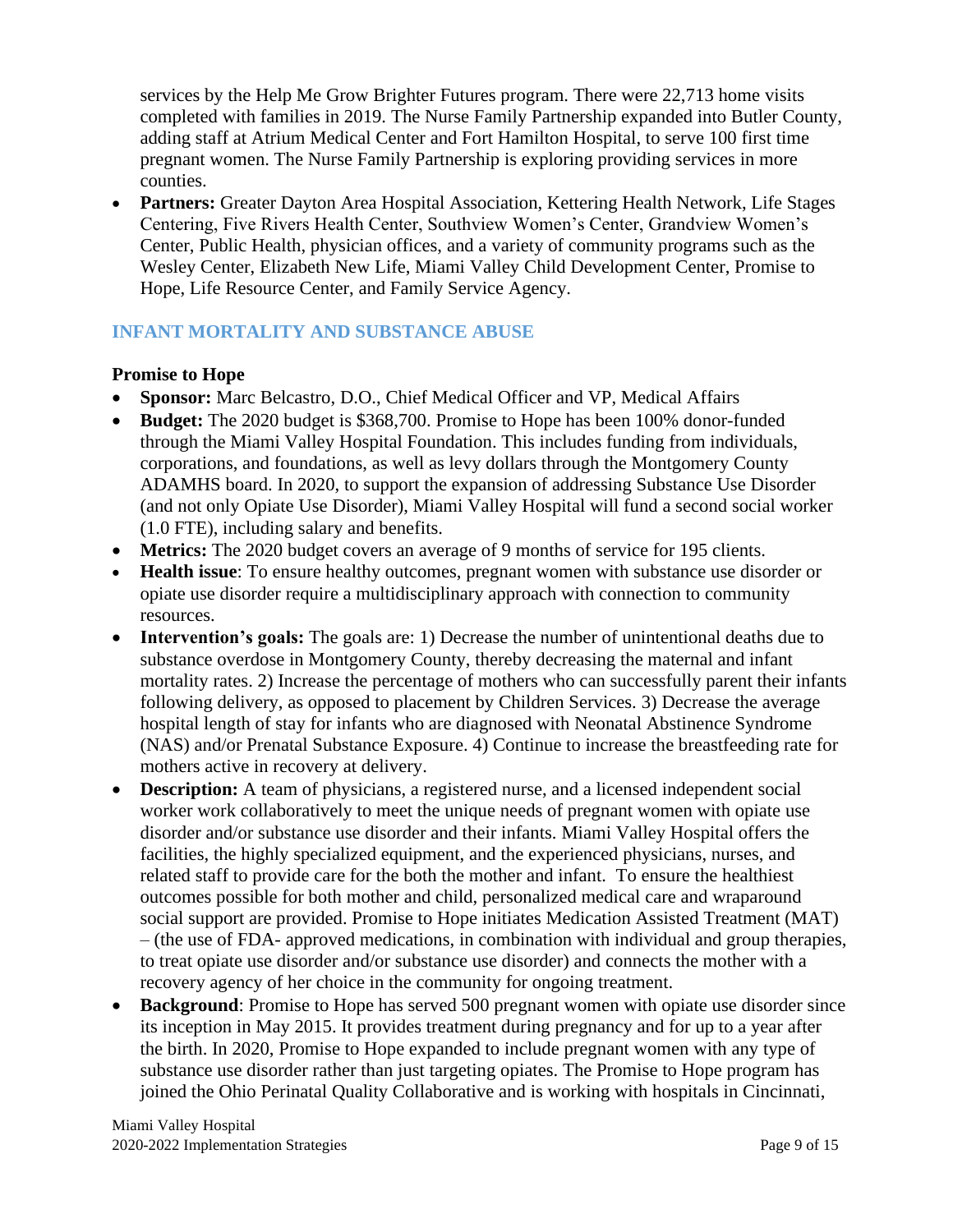Dayton, Toledo, Athens, Cleveland and Columbus to improve outcomes for moms and infants.

• **Partners:** ADAMHS Board of Montgomery County; Joshua Recovery Ministries; Five Rivers Health Centers; NOVA Behavioral Health; Samaritan Behavioral Health; Recovery Works Healing Center; and TCN Behavioral Health.

# **Brigid's Path**

- **Sponsor:** Marc Belcastro, D.O., Chief Medical Officer and VP, Medical Affairs
- **Budget:** Annual support averages \$31,250 and will be ongoing.
- **Metrics:** For 2018 and 2019, Brigid's Path reports the following outcomes:
	- 70 babies received care.
	- 86% of families stayed engaged with the Brigid's Path Family Advocate since opening.
	- 86% of babies were discharged to parents or family; only 10 babies were placed in the custody of Children's Services.
	- The average length of stay was 56 days.
- **Health issue**: Substance abuse is a continuing problem in the Miami Valley. To ensure healthy outcomes for their infants, pregnant women and mothers with addiction require additional resources.
- **Intervention's goal**: The goal is to create a continuum of care for babies and families impacted by substance use disorder.
- **Description:** Brigid's Path provides care and services for babies, mothers, and family members coping with birth and addiction. Its primary work is to care for infants born exposed to an addictive substance like prescription medication, opioids or other drugs. Their skilled medical staff and [volunteers](https://brigidspath.org/contribute/volunteer/) are available 24 hours a day, 7 days a week. They encourage mothers to room with, care for, and bond with their babies as much as possible. Services for babies include therapeutic techniques – both medicinal and nonpharmacological. The nursing team works closely with mothers and family members to support their caring for their babies. Family advocacy services help them coordinate care with other providers and to navigate Children's Services and the court system, as necessary.
- **Background**: Brigid's Path started caring for babies in December 2017. Brigid's Path is the first facility in Ohio and the second in the nation to offer an in-patient, home-like approach to serving babies born exposed to addictive substances.
- **Partners:** Brigid's Hope also works with community partners to [provide resources](https://brigidspath.org/moms-and-families/) for mothers to achieve the stability that will help them care for their children for both the nearand long-term.

# **CHRONIC DISEASE AND HEALTHY BEHAVIORS**

# **Barbershop Program**

- **Sponsor:** Roopsi Narayan, Director, Premier Community Health and System Community Benefits
- **Budget:** \$24,500 committed from Premier Health towards expansion of the program.
- **Metrics:** Expansion to two additional sites: Middletown and Miami County
- **Health issue:** There are health disparities, especially for chronic diseases, for the African-American community. According to the CDC, "new analysis shows that younger African Americans are living with or dying of many conditions typically found in white Americans at older ages. Chronic diseases and some of their risk factors may be silent or not diagnosed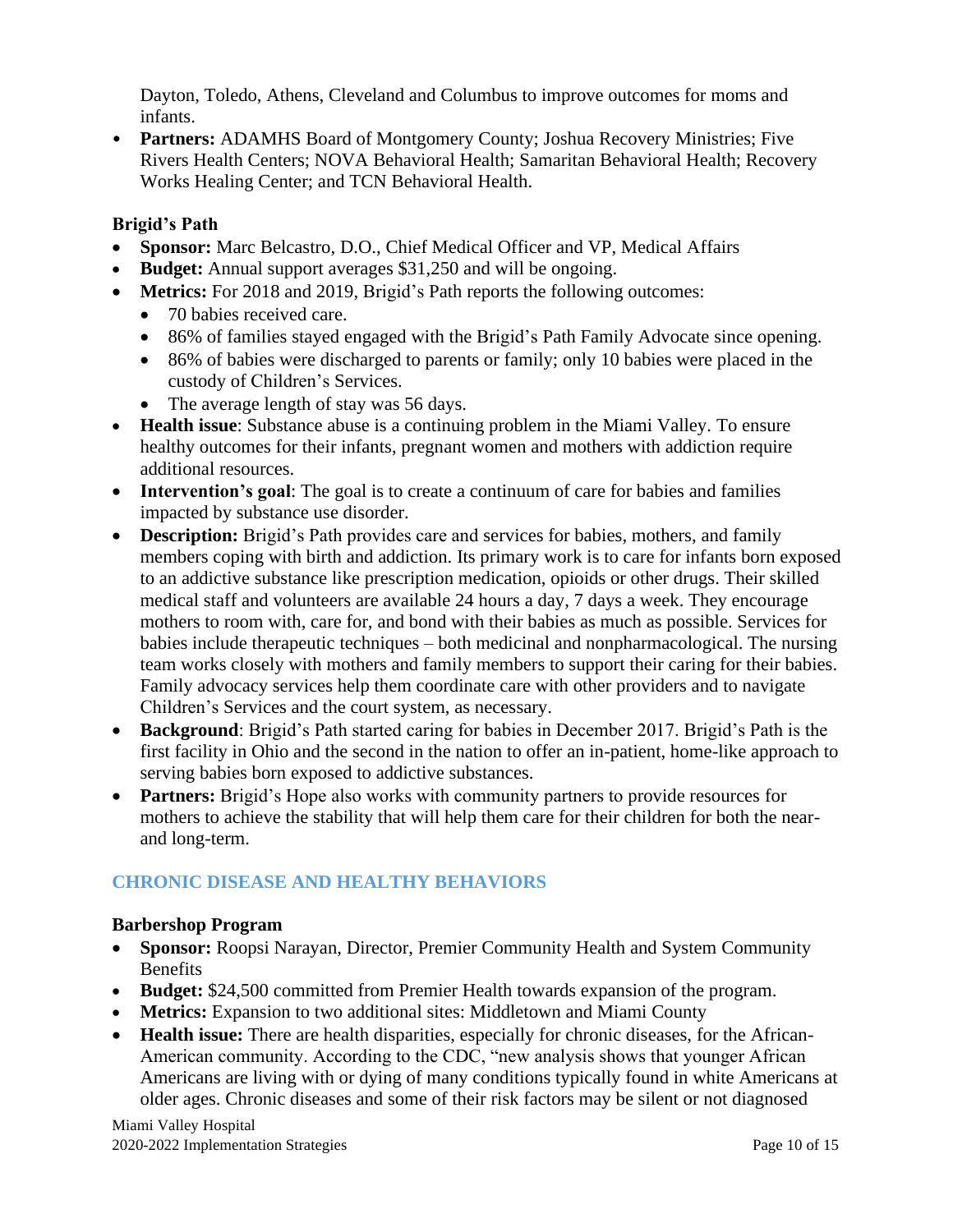during these early years. Health differences are often due to economic and social conditions that are more common among African Americans than whites. For example, African American adults are more likely to report they cannot see a doctor because of cost."

- **Intervention's goal:** The goal is to increase awareness of chronic health conditions and to promote healthy lifestyle choices within the African-American community.
- **Description:** Partnering with the local health department, Public Health-Dayton & Montgomery County, will help to further expand services for the community. Barbers (and salon owners) have a close bond with their clients. They can serve as models of good health and/or help connect their clients to health services. The program provides free, voluntary, and convenient health screenings on Saturdays at the shops. Health fairs, events, and fun challenges also occur.
- **Background:** Premier Health developed the Barbershop Health Program, which now has 5 locations. Atrium Medical Center is interested in expanding to include one or more locations in the Hamilton and Middletown areas, along with expansion to Miami County for the Upper Valley Medical Center. The original 3 barbershops resulted in 249 screenings.
- **Partners:** Deeez Cuttz, Serenity Salon, Man Up

# **Food Security: Mobile Grocery and Gem City Market**

- **Sponsor:** Peggy Mark, Chief Nursing Officer, Premier Health
- **Budget:** \$156,000 committed over 2 years for mobile grocery starting in August 2019. \$400,000 committed to Greater Dayton Union Cooperative over 5 years, between October 2017 and December 2021, contributing \$80,000 annually in 2020 and 2021.
- **Metrics:** Homefull will use a robust point-of-sale system that tracks what people are buying, how much spending is on 'healthy' foods, customer location/ZIP Code, and has the capacity to ask survey questions at checkout.
- **Health issue:** Food deserts and food insecurity in Dayton. Lack of access to a full-service grocery store is impacting Daytonians' health. National studies have shown residents who live near supermarkets have lower rates of diet-related diseases than those with limited access. Dayton has higher than average rates of diabetes and other chronic illness, and over a third of adults in our neighborhoods report eating fewer than one vegetable per day. According to a 2015 study by FRAC, Dayton is in the bottom quartile of cities in the nation for food hardship for families with children. A recent Gallup poll shows 29.4 %of households in the region report trouble obtaining healthy food. The region has fewer grocery and WIC and SNAP stores per capita than the Ohio average.
- **Intervention's goal:** The goal is to provide access to groceries in food deserts.
- **Description:** The vehicle would offer shelves of food and carts, similar to a brick-and-mortar store. It would rotate to different locations in Dayton not served by a store.
- **Background:** The Gem City Market project is a community-led initiative to create a grocery store on Salem Avenue. It has secured construction financing and site control, but until the store is built and open, the mobile grocery will be able to offer groceries to neighborhoods in need.
- **Partners:** Homefull, Dayton Children's, Kettering Health Network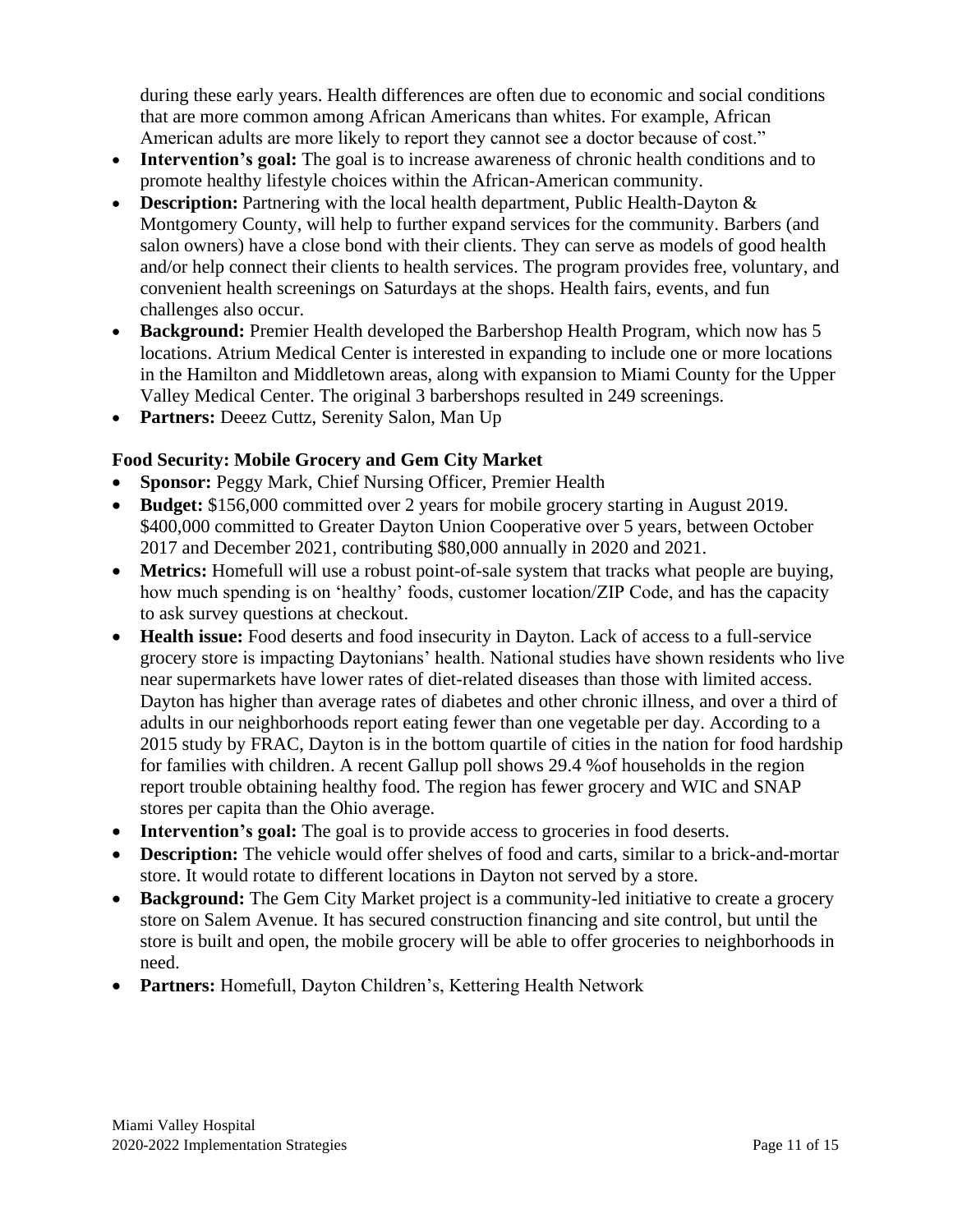# **The Daily Mile**

- **Sponsor:** Roopsi Narayan, Director, Premier Community Health and System Community Benefits
- **Budget:** \$9,750 initial investment. In-kind donated labor equivalent to 0.28 FTE each year for 3 years.
- **Metrics:** Expansion to at least two more school districts in the region
- **Health Issue:** Healthy Behaviors
- **Intervention's Goals:** The goal is to present physical activity as an important opportunity that shapes health, development and future physical activity behavior in children. Children will experience higher levels of fitness, lower body fat, and stronger bones and muscles with an increase in physical activity levels.
- **Description:** Regular physical activity also benefits the mental and social health of children. The Daily Mile is a wellness intervention developed in Scotland, designed to increase physical activity levels during the school day by encouraging children to participate in a jog or run, at their own pace – with walking kept to a minimum. The Daily Mile objectives coincide with Healthy People 2020 objectives — to target younger children through physical activity in childcare settings.
- **Background:** The Daily Mile currently influences physical activity behavior at four schools, positively affecting 340 students during the 2019-2020 school year. The Daily Mile was developed in 2012 and primarily featured in Scotland and England schools; however, its positive impact on the children resulted in participation from over 10,943 schools and nurseries worldwide and 2,309,784 students. Premier Health and the involved partners introduced the first Daily Mile pilot program in 2018. The pilot program resulted in a 52.7% participation rate in which 80% (of the students participating) demonstrated growth in their level of endurance. The success of The Daily Mile can be credited to the partnership between the organizations and the school's educators. Premier and the community agencies involved with the project continue to work to expand the program within local school districts.
- **Partners:** Dayton Children's Hospital; Public Health Dayton & Montgomery County; Five Rivers MetroParks; Centerville City School District; Miamisburg City School District; and Centerville-Washington Park District

# **SUBSTANCE ABUSE AND MENTAL HEALTH**

#### **OneFifteen**

- **Sponsor:** Eloise Broner, Chief of Shared Services
- **Budget:** \$6 million from 2020 through 2022, part of total \$10 million 5-year commitment that started October 2019.
- **Metrics:** Expected outcomes include the following:
	- Opening a 58-bed housing unit by the end of summer 2020
	- 85% of patients will have a community-based visit within 30 days of evaluation.
	- 80% will have barriers to care addressed.
	- 75% initiate treatment within 30 days of evaluation.
	- 70% have naloxone training and access to kit.
	- 65% of appointments kept.
- **Health issue:** There exists a gap for substance detox services and crisis stabilization.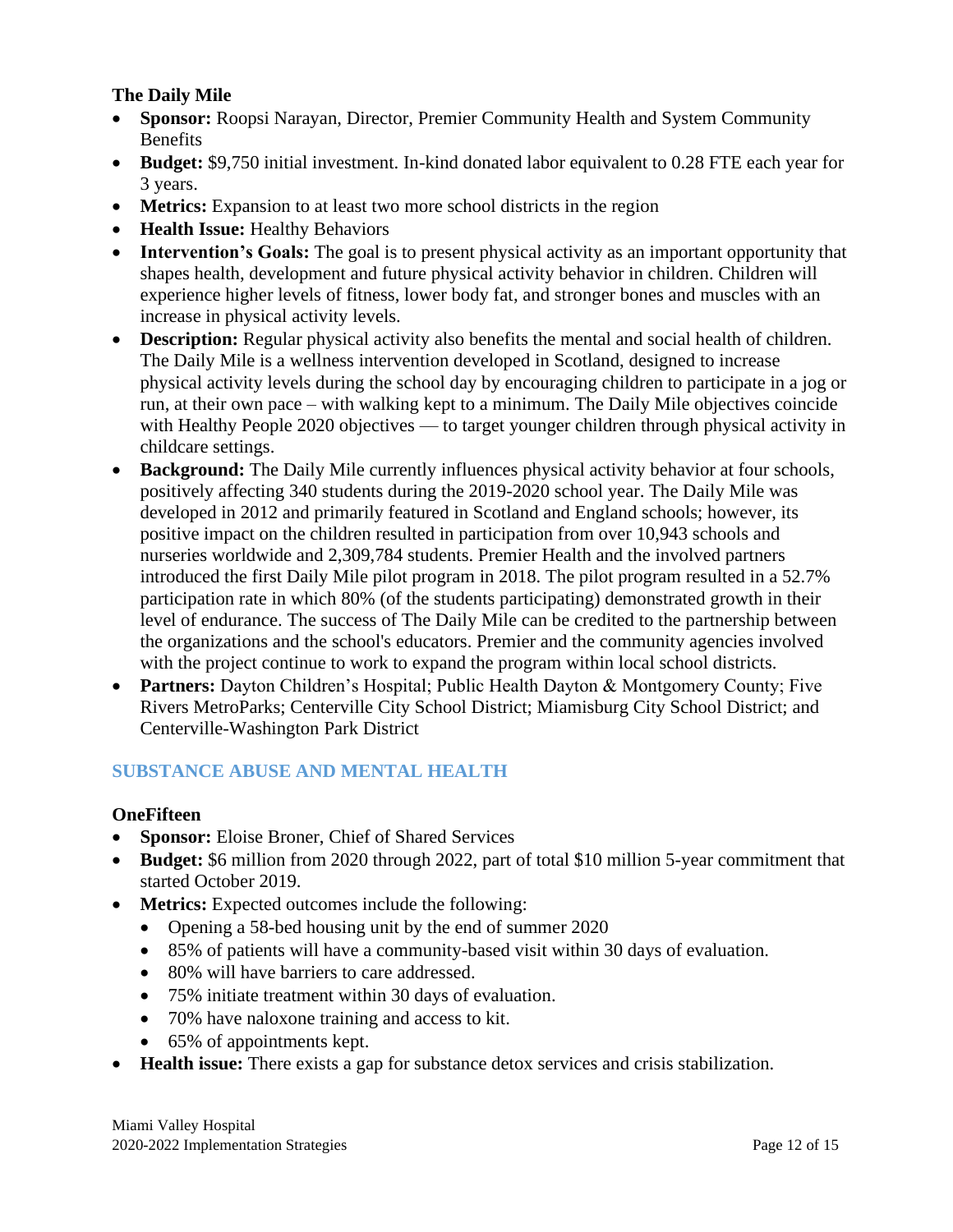- **Intervention's goals:** The goal is to remove barriers to treatment regardless of payor source; provide on-demand services 24/7; and refer to ongoing treatment based upon assessment process following the ASAM (American Society of Addiction Medicine) criteria.
- **Description:** Access can be via a referral from the area hospitals and emergency rooms, EMTs, walk-ins and via police escort. CrisisCare also will aid in referring to this service and guide any callers or walk-ins to the Crisis Stabilization Unit as appropriate. In addition, planning and implementing an inpatient setting that dedicates a portion of beds to medically complicated clients in need of detox treatment from alcohol, benzodiazepines and opiates. The ultimate end goal is to provide a tech enabled ecosystem to the surrounding area that also includes a 58-bed housing unit currently under construction and slated for services by the end of summer 2020. In the Crisis Stabilization Unit, the patient receives a diagnosis and is then referred to outpatient treatment at SBHI that includes individual and group therapy and Medicated Assisted Treatment. The physicians prescribe Vivitrol and Suboxone. All substance use disorders are treated. Appropriate levels of care are based on *The ASAM Criteria: Treatment Criteria for Addictive, Substance-Related, and Co-Occurring Conditions*. The criteria provide research-validated standards for outcome-oriented care in addiction treatment.
- **Background:** OneFifteen is a non-profit dedicated to the full and sustained recovery of people living with opioid addiction in Montgomery County. It is named for the 115 people who died of opioid overdoses each day in the U.S. in 2017. OneFifteen launched in 2019 with Premier Health Partners and Kettering Health Network in partnership with Verily, a sister company to Google. OneFifteen has [opened](https://www.prnewswire.com/news-releases/onefifteen-opens-the-first-of-its-state-of-the-art-facilities-for-the-treatment-of-opioid-use-disorder-in-dayton-ohio-300867527.html) two of the six planned facilities on a campus for opioid addiction treatment and recovery. The first two facilities provide 33,000 square feet of spaces for outpatient and inpatient residential care plus community-based wraparound services. Premier Health Partners' executive vice president and chief operating officer serves on OneFifteen's board. SBHI has been providing services to the community for 51 years for both mental health and substance treatment services and has a long history of partnership throughout a three-county area. SBHI also provides DAWN (Death Avoided with Naloxone) kits to the community and provides training to area businesses and family members of those addicted and has been advocating to help those who overdose and provide a tool to friends and family to aid in these situations.
- **Partners:** ADAMHS, GDAHA, Kettering, Samaritan Behavioral Health, Inc.

# **PRESTO (PRomoting Engagement for Safe Training of Opioids)**

- **Sponsor:** Nancy Robie, Vice President, Operations, Premier Physician Network
- **Budget:** Annual in-kind donation of executive's time, equivalent to 0.04 FTE
- **Metrics:** Attract at least 38 primary care providers to participate in the research study. Their participation will help the researchers test and develop an efficient and effective protocol to guide other providers
- **Health issue:** Ohio is one of the state's hardest hit by the nation's opioid crisis. Ohio's rate of unintentional opioid overdose rate was nearly three times the U.S. average in 2017. According to the Ohio Department of Health, 80% of Ohioans who died from an overdose in 2016 had a history of opioid prescriptions.
- **Intervention's goal:** Premier Health will recruit system-wide to attract at least 38 of the 150 primary care providers that Wright State University will train in how to engage patients to taper down their opioid prescription use.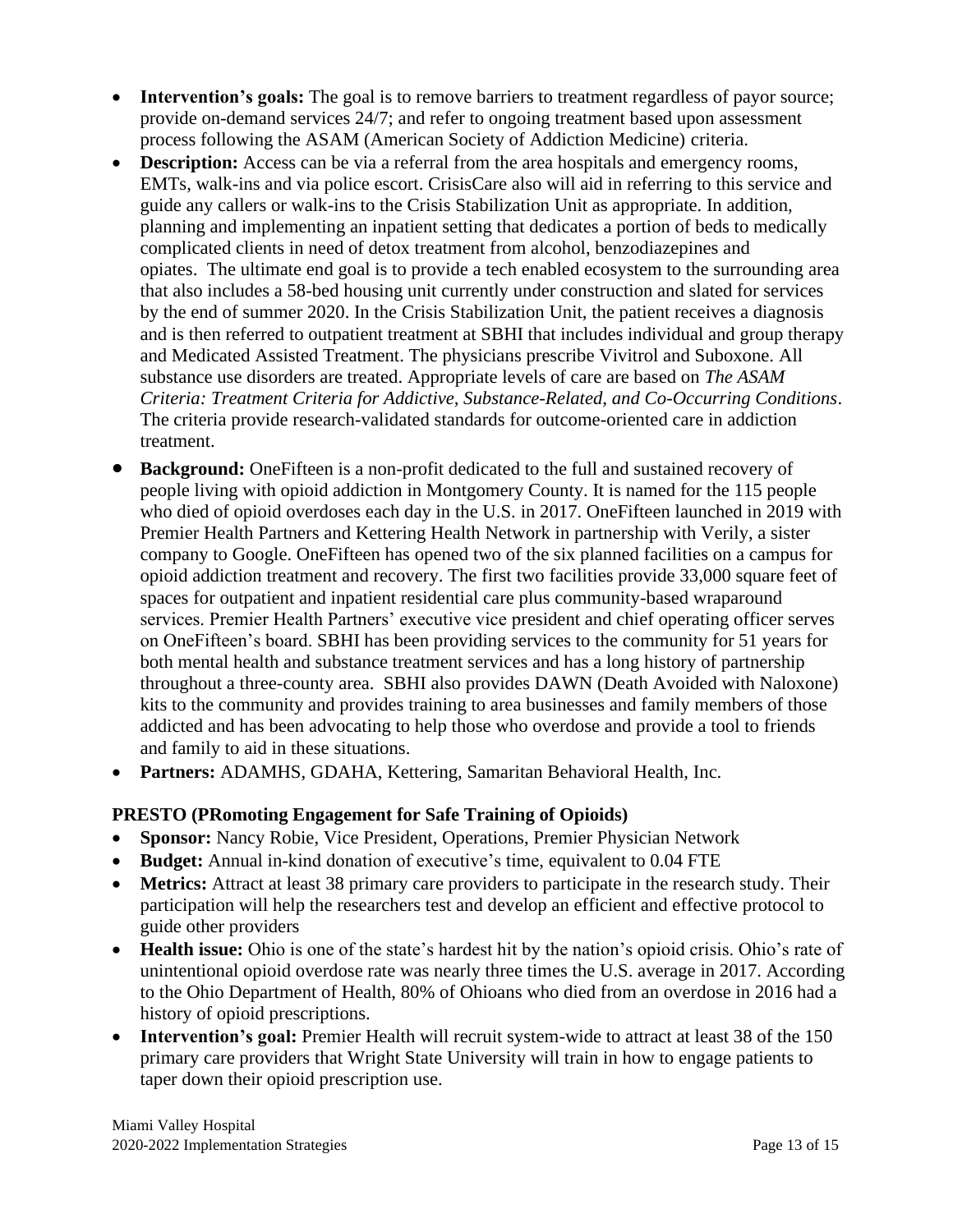- **Description:** The PRESTO protocol is modeled on the SBIRT approach of screening, brief intervention, and referral to treatment. It incorporates CDC opioid prescribing guidelines, use of Ohio's prescription drug monitoring program, and motivational interviewing. Participating providers will agree to participate in the Ohio Automated Rx Reporting System (OARRS) and have de-identified prescribing data shared with investigators. They will participate in a 3-hour in-person training event as well as a 1-hour follow-up training about 4-6 weeks later. They will be encouraged to use the PRESTO protocol and motivational interviewing with appropriate patients. Each provider will receive \$1,000 for completion of the two training events to assist with the cost of attending. They will also receive 3 hours of continuing education credits. Full implementation is expected in late 2020 or early 2021.
- **Background:** The Ohio Department of Higher Education awarded funding to research substance use disorders. Wright State University received an award to train primary care providers in a prescription-tapering protocol known as PRESTO.
- **Partners:** Mercy Health, Wright State University

# **SOCIAL DETERMINANTS OF HEALTH**

#### **onMain Project**

- **Sponsor:** Buddy LaChance, CEO and President, onMain Project
- **Budget:** Premier Health's investment is \$14 million.
- Metrics: Construction on Phase I infrastructure could begin before the end of 2020 and construction on the first building could begin in the first half of 2021.
- **Health issue:** Social determinants of health include education, employment, environment, and geographic location. Community-based development that is thoughtful and sustainable can improve health conditions for neighborhoods.
- Intervention's goal: The goal is to create a place that will link industry, science and technology with University of Dayton students and faculty in an innovative setting close to campus. onMain would connect to the campus and downtown and surrounding neighborhoods.
- **Description:** on Main has created a master plan for development of the site near the University of Dayton. It has the capacity to produce a million square feet for employment, 3,500 jobs, 1,500 mixed-use and mixed-income housing units, and a range of public spaces. Features include a walkable community, urban agriculture, and design standards for buildings that integrate environmental sustainability and wellness.
- **Background:** In October 2018, the former Montgomery County fairgrounds received a new name and a new direction as a place that fosters imagination, innovation and inclusivity. Premier Health and the University of Dayton announced a new name for the 38 acres at the northwest corner of Main and Stewart streets — onMain: Dayton's Imagination District embodying a vision for the site as a place where Dayton's history of innovation takes off into the future. Full realization of the vision's potential is expected to take 15-20 years.
- **Partners:** City of Dayton and the University of Dayton